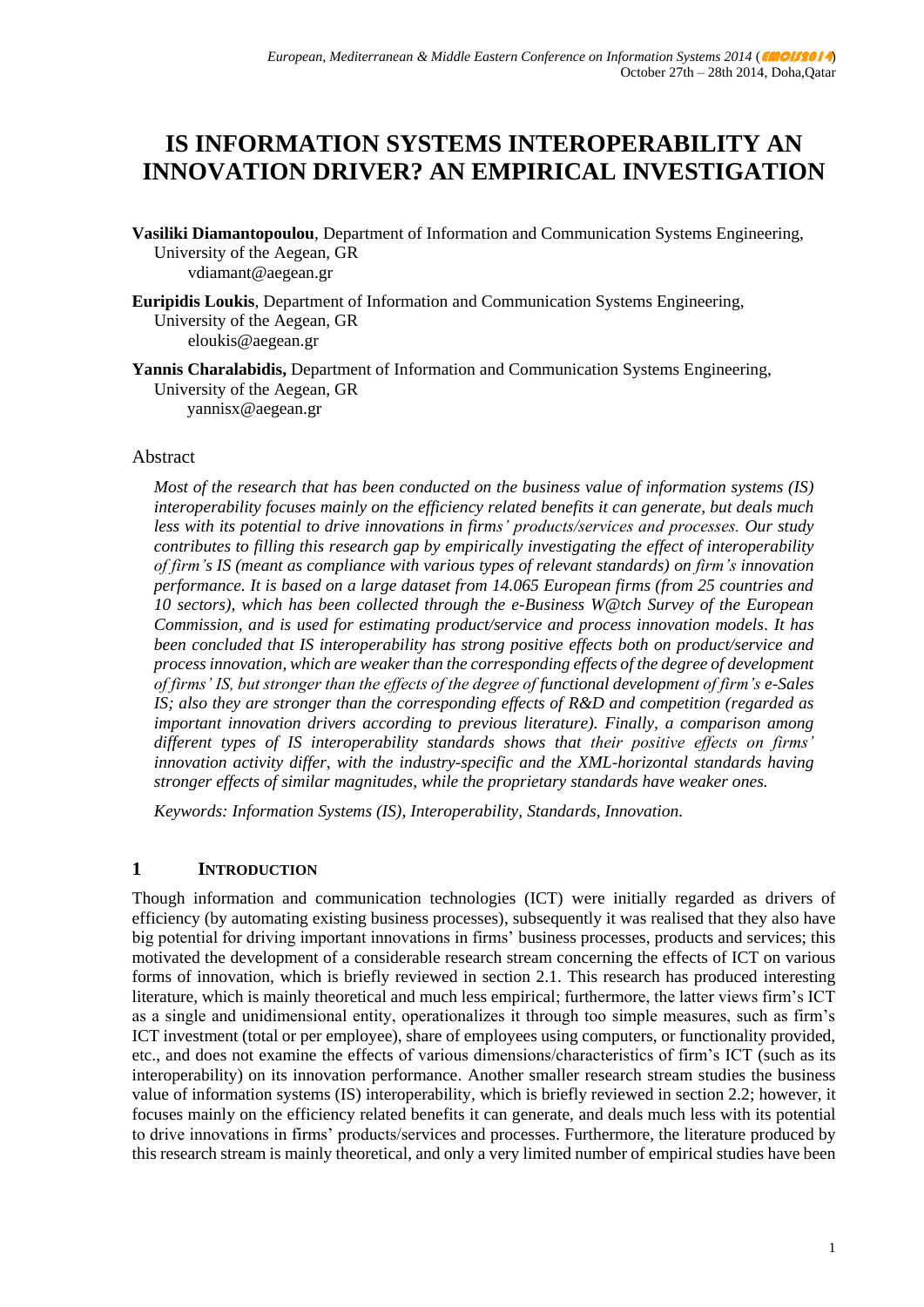conducted in this area, investigating mainly the effects of IS interoperability on firm's efficiency, and not dealing with its effects on innovation.

This paper contributes to bridging the two abovementioned research streams and to filling these research gaps, by presenting an empirical study of the effects of interoperability of firm's IS (meant as compliance with various types of relevant standards) on its innovation performance. In particular, in our study we consider the following three fundamental types of IS interoperability standards ((Nurmilaakso 2008a and 2008b; Lampathaki *et al.*, 2009):

- The vertical/industry specific standards, which are usually created by industry associations or sectoral standardization bodies, in order to enable the electronic exchange of important business documents (e.g. quotations, orders, shipment notes, invoices, payment notes) between firms of a specific industry, their suppliers, customers and business partners (Zhao *et al.*, 2005; Markus *et al.*, 2006); as example of this type of IS interoperability standards we can mention the RosettaNet for high-tech industry, the CIDX for the chemicals industry, the MISMO for the mortgage industry, and the ACORD for the insurance industry. Such industry-specific standards are usually 'tailored' to meet the needs of the firms of the specific sector, so they have the whole needed "depth and breadth" for this sector: they include all the range of required documents and elements.
- The XML horizontal or industry-neutral standards, which are typically open cross-sectoral (horizontal) specifications of business documents' interchange formats, which have been developed based on the XML (eXtensible Markup Language), aiming to be used by firms of all sectors (Zhao *et al.*, 2005). They are broad enough to cover many important aspects of the documents that need to be exchanged among firms, but lack the needed depth for representing sector-specific characteristics and information elements, as they include mainly elements that are common across sectors. Due to the fast adoption of XML, many vertical/industry-specific standards (and also some proprietary ones) have been ported to XML as well; however, at the time when the data of this study were collected, XML was used mainly for cross-sectoral (horizontal) standards.
- The proprietary standards, are typically created and maintained by large strong firms, which can impose such de-facto specifications for business documents' exchange with their own customers, suppliers or business partners. These interconnection standards usually have extensive depth and breadth, but include mainly the documents and elements required by the creator firm.

Initially we investigate empirically the effect of a composite firm's IS interoperability index (average of three dichotomous variables measuring whether the firm has adopted each of the above three types of IS interoperability standards for exchanging data with its customers and suppliers) on product/service and process innovation. Then, we empirically investigate and compare the individual effects of these three types of standards, in order to understand to what extent the impact of IS interoperability on firm's innovation activity depends on the type and the characteristics of the adopted standards. Finally, we compare these IS interoperability effects on innovation with the corresponding effects of one of the ICT variables/dimensions used in previous relevant empirical research as independent variable (see section 2.1), the functionality provided by the IS (measured through the degree of the functional development of firms' internal and e-Sales IS – see section 4). The present empirical study is based on a large dataset collected from 14.065 European firms (from 25 countries and 10 sectors) collected through the e-Business W@tch Survey of the European Commission. We expect that our findings will be useful to individual firms for making more informed decisions concerning their IS interoperability related investments, taking into account not only technical, but also business value factors, and also to consulting and ICT firms offering IS interoperability related products and services; furthermore, our findings will provide guidance to the technological IS interoperability research, in order to focus on the most valuable directions.

This paper consists of six sections. The following section 2 outlines the background of our study, while in section 3 the research hypotheses are formulated. Then in section 4 the data and method of our study are described, and in section 5 the results are presented and discussed. In the final section 6 we summarize our conclusions and propose future research directions.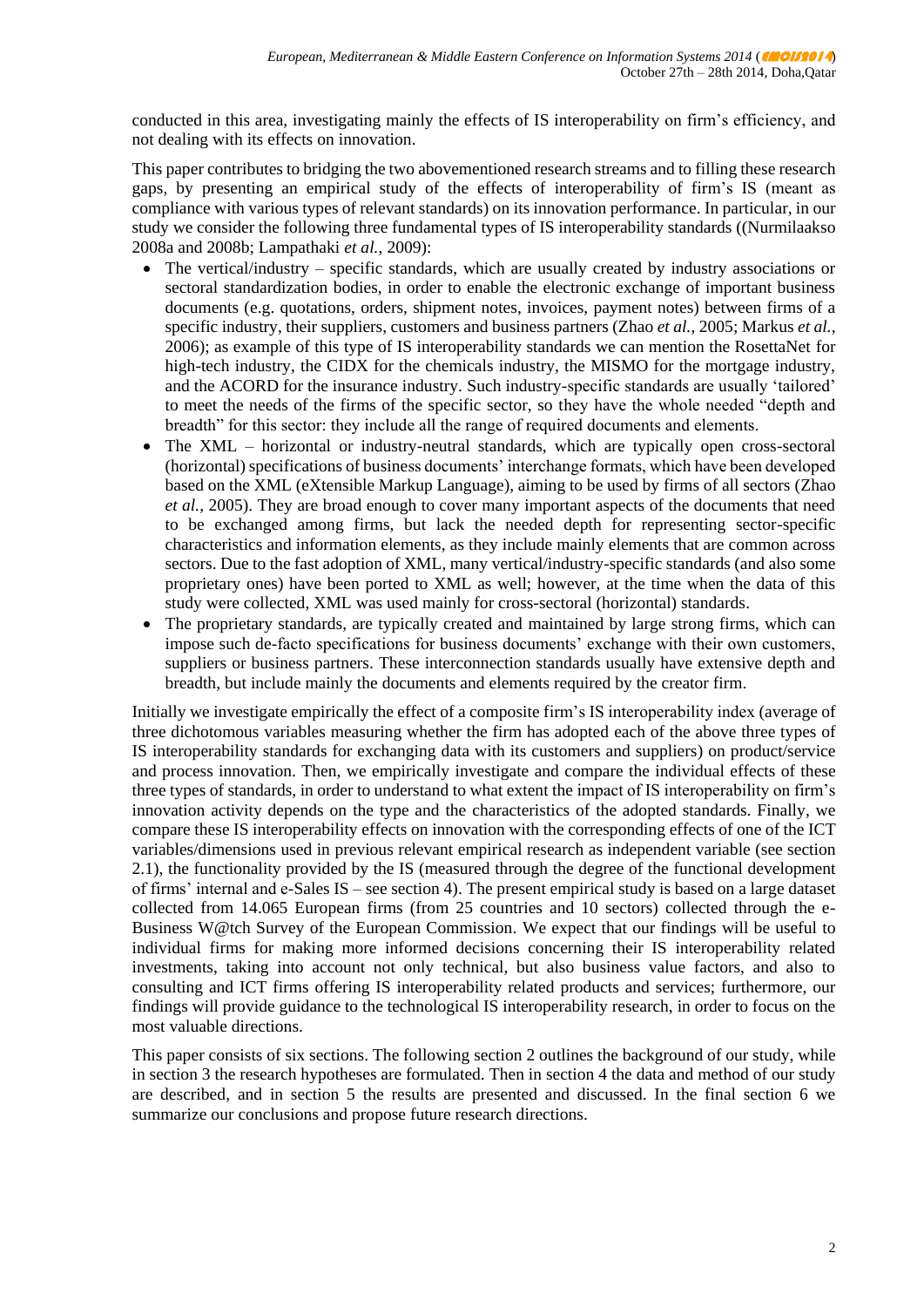## **2 BACKGROUND**

#### **2.1 ICT and Innovation**

It is widely recognized that the ICT have a great potential not only to improve the efficiency of established business processes of firms, through which their usual products and services are produced, but also to facilitate and drive important innovations in their business processes, and also in their products and services. There has been extensive theoretical literature analyzing the innovation potential of ICT (Hammer, 1990; Orlikowski, 1992; Hammer & Champy, 1993; Davenport, 1993; Bresnahan & Trajtenberg, 1995; Brynjolfsson and Hitt, 2000; Orlikowski, 2000; Bresnahan *et al.,* 2002; Champy, 2002; Avgerou, 2003; Lyytinen and Newman, 2008; Brynjolfsson and Saunders, 2010; Brynjolfsson, 2011). This literature argues that most of the existing work practices, business processes and product/services of firms have been developed in the pre-ICT era, so they have been influenced and shaped to a large extent by the dominant manual mode of work, and the high costs of information processing and transfer at that times. Therefore the extensive capabilities offered by the new computerized mode of work, and the dramatic decrease of information processing and transfer costs, can lead to big innovations in work practices and business processes. Moreover, ICT can contribute to high beneficial transformations of existing processes by changing the geographic allocation of tasks, leading in some cases to more centralization and in some others to more decentralization, according to the specific characteristics and needs of each task. ICT can support radical improvements of business processes through their potential to facilitate the flow of information between globally distributed processes and ensure the availability of consistent information all over the firm. Also, they can be very useful for simplifying business process, reducing considerably the number of their activities, and for achieving cross-functional process level optimization rather than departmental level optimization. Economic literature argues that ICT are quite different than the other technologies used by firms: they are 'general purpose technologies' (Bresnahan and Trajtenberg, 1995), being characterized by high pervasiveness, flexibility and adaptability, so that they can be used in many different ways and for many different purposes in various sectors of the economy, opening up important opportunities for innovations in business processes, products and services of firms. Furthermore, ICT can directly drive ICT-based innovations in firms' products and services, and even their business models (Tapscot *et al.,* 2000; Brynjolfsson and Saunders, 2010). It can enable new products and services, and also higher variety and personalization of existing products and services, which would not be operationally and economically feasible without ICT. Beyond the above direct ICT-based innovation, ICT can also indirectly impact positively on firm's innovation activity, through its potential to increase the productivity of firms' research and development (R&D) and innovation creation processes (Kleis *et al.*, 2012). ICT can significantly help improving the collection, management and exchange of innovation-related knowledge, and can enable researchers distributed in different research centres, and also personnel from different functions and disciplines of the firm, to easily and rapidly share knowledge assets.

However there has been much less empirical literature concerning the effect of ICT on innovation, aiming to examine to what extent the high expectations of the above theoretical literature are realized (Han and Ravichandran, 2006; Hempell and Zwick, 2008; Engelstätter, 2012; Kleis *et al.*, 2012; Engelstätter and Sarbu, 2013). Han and Ravichandran (2006) examined the relationship between IT investment and firm innovation outcome based on data for 450 US manufacturing firms; their findings reveal that IT investment did not have a direct effect on innovation outcomes measured by patent counts, but the interaction between ICT investment and R&D expenditure positively affected innovation. Hempell and Zwick (2008), using data from 4.500 German firms from service and manufacturing sectors, concluded that ICT investment and share of employees working mainly on a computer have a positive impact on functional flexibility (measured through the numbers of employees working in teams, workgroups and quality circles) and through it on product and process innovation, while they also have a direct effect on both kinds of innovation as well. Engelstätter (2012) examined the relationship between three types of enterprise software offering different types of functionality – Enterprise Resource Planning (ERP), Supply Chain Management (SCM) and Customer Relationship Management (CRM) – and firms' innovation performance. His study based on data from 1.454 German firms. The results showed that (a) the likelihood of introducing process innovations is correlated positively with SCM systems, while the likelihood of introducing product innovations correlated with the use of CRM ones,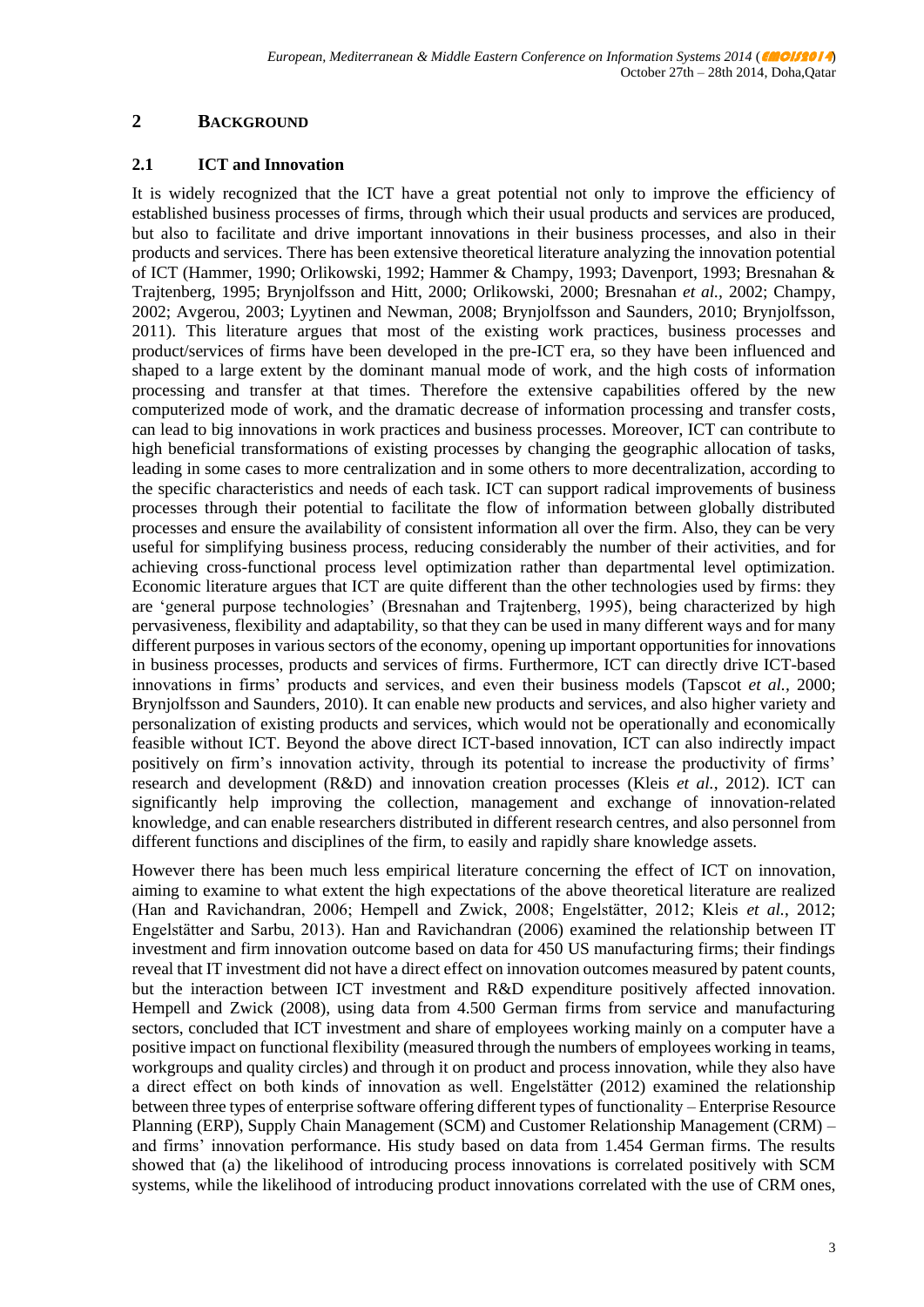and also that (b) the number of process innovations a firm realized is correlated positively with ERP systems, whereas the number of product innovations is correlated with the use of SCM ones. Kleis *et al.*, (2012), analysing data from 201 large U.S. manufacturing firms over the period 1987 to 1997 including a total of 1.829 observations, examined the relationships between IT, innovation activity and innovation output. They concluded that IT and R&D both are positive and statistically significant as far as the innovation production is concerned. In general, ICT Capital has a positive effect on patents output (which is used as a product innovation measure), and especially on the more 'incremental' (i.e. less radical) ones. Engelstätter and Sarbu (2013) in their research investigated the relationship between the use of sector-specific standardized/packaged enterprise software and customized enterprise software on service innovation (the research based on 335 German firms from ICT and knowledge – intensive service sectors and the data collected during the period  $2007 - 2009$ ). The results showed that primarily customized enterprise software contributes to innovation.

The above limited empirical research in this area tends to view ICT as a single and unidimensional entity, and operationalizes it through too simple measures, such as firm's ICT investment (total or per employee), share of employees using computers, or the functionality provided, etc. However, firm's ICT is a multi-dimensional entity (having many hard/technical and soft/non-technical dimensions), and this previous empirical research has not examined the effects of various dimensions/characteristics of firm's ICT on its innovation performance; such research would be quite useful for firms, as it would provide them guidance as to which dimensions/characteristics of ICT should be developed in order to maximize the innovation drive provided. Our study contributes to filling this research gap, focusing on the interoperability dimension of firm's ICT infrastructure, and examining its impact on innovation.

## **2.2 IS Interoperability**

IS Interoperability is defined by IEEE as the 'ability of two or more systems or components to exchange information and to use the information that has been exchanged' (IEEE, 1990). It is widely recognised in both academic and practitioners' communities that the establishment of interoperability of firm's IS with the ones of other trading partners (e.g. customers, suppliers, business allies) can generate considerable business value. So, through most of the research that has been conducted on IS interoperability has a technological perspective, there has been some research on the business value of it (Choi and Whiston, 2000; Grilo *et al.*, 2007; Lebreton and Legner, 2007; Li *et al.*, 2008; Grilo *et al.*, 2009; Grilo and Jardim-Goncalves, 2010); most of it is theoretical, and focuses mainly on the efficiency related benefits it can provide to firms, however it mentions important possible innovation related benefits that can be generated as well.

Choi and Whinston (2000) argue that IS interoperability is fundamental in order make full exploitation of their potential of ICT. In particular, it allows firms to communicate, exchange information, deliver products and services in real time, and this results in significant business benefits. Also, it can significantly improve efficiency in new product design, manufacturing and distribution, and at the same time increase customers' choices and satisfaction. The same paper stresses that the business value generated by interoperability is not limited to efficiency gains, as it can be a fundamental driver and enabler of important collaborative innovations. It also enables the personalization of offerings and the composition at a low cost of new complex products/services by combining and bundling complementary products/services from many different suppliers who are active in traditionally separated markets. Grilo *et al.*, (2007) state that firms tend increasingly be active in many different countries and cooperate with various geographically dispersed suppliers and customers; also they gradually change the way they innovate and produce, taking advantage much more than in the past of information and knowledge of their supplier, customer and distribution chains; establishing IS Interoperability, firms will be able to change the way they produce and innovate, they will increase productivity and flexibility, achieving higher levels of integration of their internal value chain and of the external supply chains in which they participate. Lebreton and Legner (2007) propose an IS interoperability impact assessment model, which includes the main types of value expected to be generated by interoperability. They are divided into two main categories: operational and strategic ones (with some of the latter being associated with innovation support). The operational value includes reduction of some important types of transaction costs (defined as 'friction costs' at firm's boundaries due to relationships with other firms): the connectivity costs (=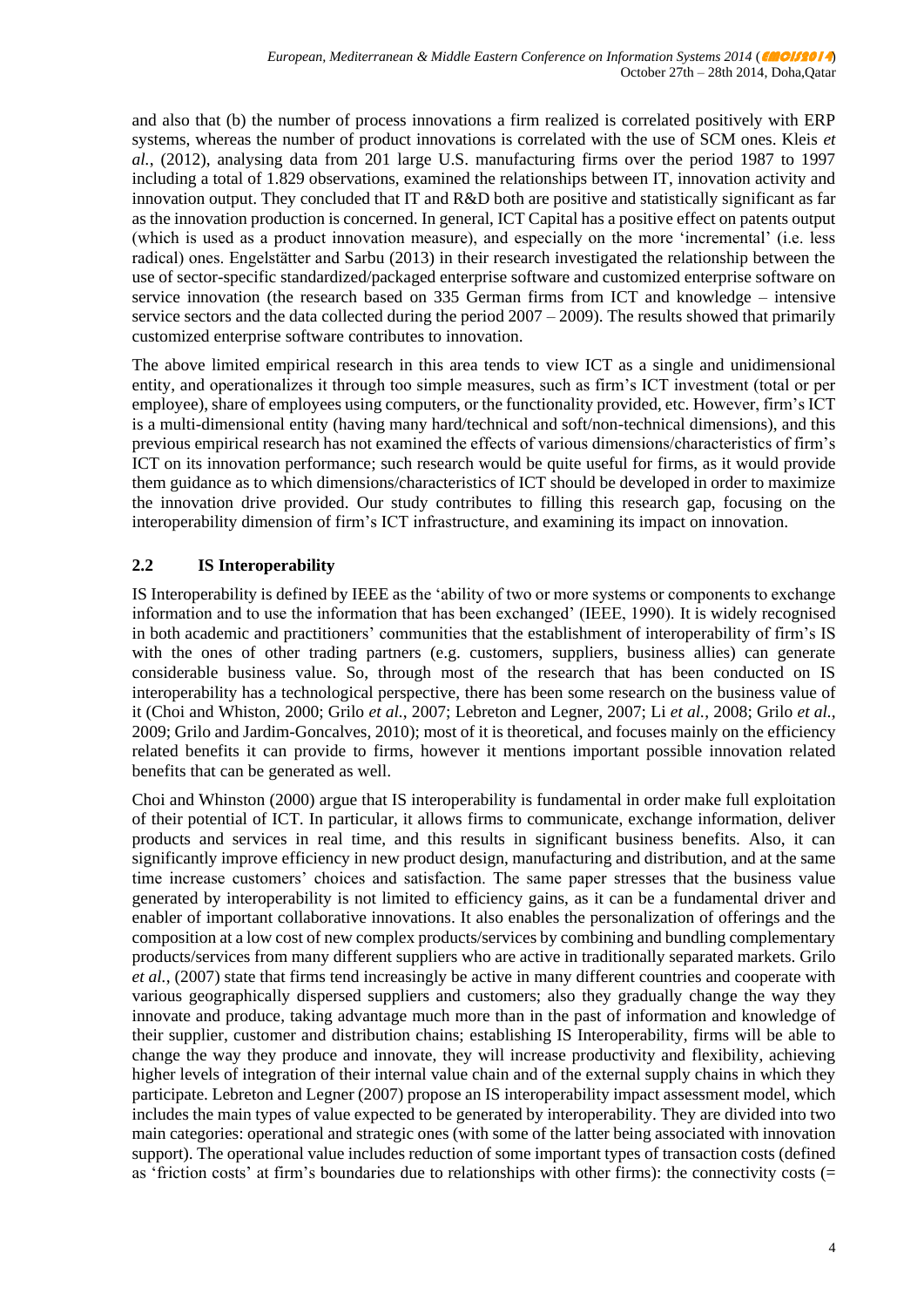costs for setting up or improving business relationships), the coordination costs (= costs for the execution of the transactions) and monitoring costs (= costs for ensuring the correct completion of the transactions); also it includes higher transaction completion speed and more transaction visibility/transparency. The strategic value is associated with the relationships with customers (more contacts and intimacy, personalization of products/services, extension of products/services portfolio by forming innovative networks of value creation and bundling core competencies from many different firms (possibly from different geographic regions and industries)) and the suppliers (more contacts and intimacy, increase of buyers' power, more outsourcing due to reduction of transaction costs), and also with the achievement of operational excellence (improvements in assets utilization, productivity and agility). An Informal Study Group (ISG) launched by the European Commission to investigate the value proposition of enterprise interoperability in their final report (Li *et al.*, 2008) conclude that it has a great potential to increase the performance of firm's business processes, to support deeper cooperation with other firms and to stimulate new value creation through innovation. They stress that IS interoperability can be an important driver of collaborative development of significant value innovation through interfirm 'value networks' (defined as webs of relationships that generate tangible and intangible value through complex dynamic exchanges between two or more individuals, groups or firms). Grilo *et al.,* (2009) and Grilo and Jardim-Goncalves (2010) analyse the value proposition of IS interoperability in the architectural, engineering and construction sector, and develop a model for measuring the impact of interoperability at the enterprise level, which includes four important dimensions of it: value level (efficiency, differentiation, value innovation), interaction type (communication, coordination, cooperation, collaboration, channel enrichment), breadth of impact (intra-company, hub-spokes dyads, business networks, ecosystems, industry, cross-industry), and geographic range (local, regional, national, European, global). We remark that all these four dimensions include elements associated with products/services and processes innovation.

IS interoperability reduces the effort, cost and time required for developing inter-organizational IS connecting firms with their customers, suppliers and business partners, and for integrating their IS, so they facilitate and increase activity in this direction; this, according to previous relevant literature (Mukhopadhyay and Kekre, 2002; Yi *et al.*, 2005; Malhotra *et al.*, 2007), leads to important both operational benefits (lower transaction and transaction costs, due to reduced need for clerical work, higher data accuracy, shorter response times and inventory costs savings) and strategic benefits (closer collaboration with customers, suppliers and business partners, higher knowledge exchange with them, learning about customers' needs and problems, and also market trends and competition, development of new products/services and improved business processes). Some of the latter are strongly associated with innovation in processes and in products/services. Furthermore, IS interoperability can similarly facilitate and support many innovative highly beneficial business practices, making them easier and less costly, such as electronic data interchange (Jimenez-Martinez and Polo-Redondo, 2004; Robey *et al.*, 2008), collaborative planning, forecasting and replenishment (Alemany *et al.*, 2011; Dudek and Stadtler, 2007; Stadtler, 2009), vendor-managed inventory (Achabal *et al.*, 2000; Kuk, 2004; Myers *et al.*, 2000), open innovation (Chesbrough, 2003; Chesbrough and Crowther, 2006; Huizingh, 2011), participation in value networks and digital business ecosystems (Barlow and Li, 2005; Busquets, 2010; Nachira, 2007) and development of new business models (Tapscott *et al.*, 2000; Tavlaki and Loukis, 2005; Timmers, 1998); therefore the interoperability of IS facilitates and fosters highly beneficial activity in the above directions.

However, limited empirical research has been conducted concerning the business value of IS interoperability (Mouzakitis *et al.*, 2009; Zu *et al.*, 2014). The study of Mouzakitis *et al.* (2009) investigates empirically the effect of five layers of interoperability (network, data, application, process and business) on the required effort for B2B IS integration; it is based on a dataset collected from 239 Greek firms which had successfully completed at least one B2B IS integration project. It concludes that IS interoperability at the data, process and business levels is significantly associated negatively with integration effort. Zu *et al.,* (2014) investigate empirically the effect of the extent of deployment and integration in business processes of the RosettaNet industry-specific standard on the operational and strategic benefits that adopting firms obtain, using a dataset collected from 186 Chinese firms. It concludes that the extent of integration of this standard has positive effects on both the operational and the strategic benefits, while the extent of deployment has positive effect only on the strategic benefits.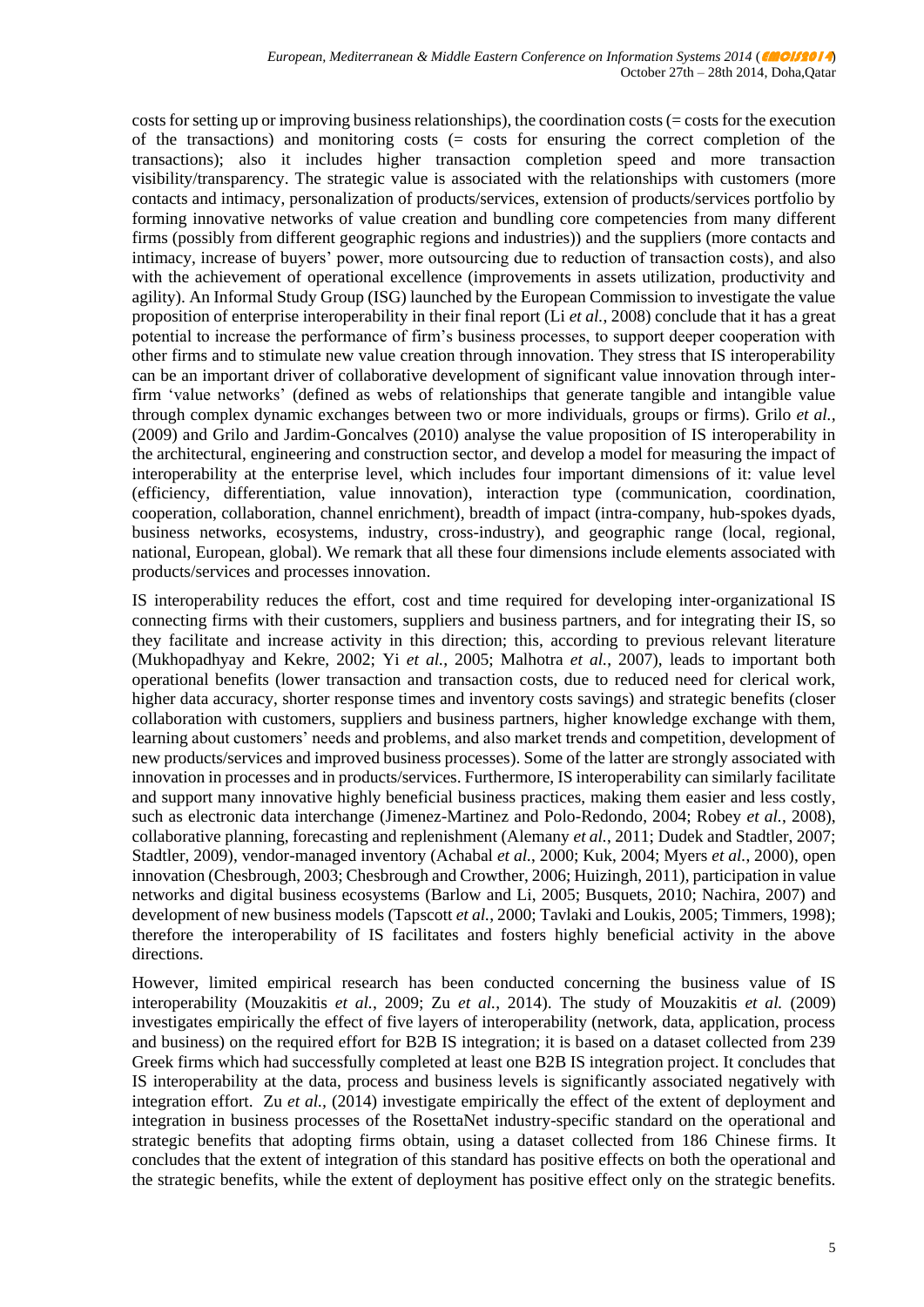Therefore, the above quite limited empirical research is not dealing with the effects of firm's IS interoperability on its innovation activity; our study contributes to filling this research gap.

## **3 RESEARCH HYPOTHESES**

Our first research hypothesis concerns the effect of IS interoperability on process innovation. As mentioned in the previous section, the adoption of IS interoperability standards allows the seamless and direct electronic execution and completion of transactions with suppliers, customers and business partners, through the electronic exchange of quotations, orders, shipment notes, invoices, payment notes, and other business documents, without the need of developing and maintaining intermediate conversion programs; we expect that this can lead to changes in the firms' business process associated with such external transactions, resulting in transformations of them and efficiency gains. IS interoperability can lead to more intensive information exchange with suppliers, customers and business partners, resulting initially in better understanding of each other's practices, processes, needs and problems, and then in beneficial 'mutual adaptations' of work practices and business processes (Malhotra *et al.*, 2007). Furthermore, as mentioned in the previous section, IS interoperability can facilitate and support advanced cooperative business practices, such as collaborative planning, forecasting and replenishment (Stadtler, 2009), and vendor-managed inventory (Kuk, 2004), leading to significant innovations in the corresponding processes. Also, according to Lebreton and Legner (2007) IS interoperability reduces transaction costs (= costs of transacting and cooperating with other firms), so it can lead to more outsourcing of firm's activities, which will substantially affect firm's processes. For the above reasons we expect that the adoption of IS interoperability standards in firms' ICT infrastructures for exchanging data with cooperating firms (suppliers, business partners, customers) will have a positive effect on firms' process innovation; thus our first research hypothesis is:

#### *Hypothesis 1: The adoption of IS interoperability standards has a positive effect on process innovation*

Our second research hypothesis concerns the effect of IS interoperability on product/service innovation. The establishment of IS interoperability with existing and potential customers, suppliers and business partners can be very useful for the collaborative conception, design and implementation of new products/services, or the improvement of existing ones. Firms' innovation processes (previously 'closed' within firm's boundaries) become increasingly 'open', involving to a significant extent customers, suppliers and business partners (see literature on open innovation, e.g. Huizingh, 2011); this necessitates the exchange initially of ideas and then of structured documents (e.g. with designs of new products, and later with demand and production plans), which can be greatly facilitated and supported by the interoperability of their IS. As mentioned above, IS interoperability can lead to intensification of information exchange with suppliers, customers and business partners, which can also resulting in sharing of knowledge, and also in synthetic creation of new knowledge, concerning new market trends and needs, business opportunities and technologies, competition movements, etc. (Malhotra *et al.*, 2007), fostering product/service innovation. Furthermore, the adoption of IS interoperability standards can also improve efficiency in new products' design, manufacturing and distribution, and also in extending their personalisation, increasing customers' choices and satisfaction (Choi and Whinston, 2000). In general, the adoption of IS interoperability standards enables the innovative personalization of offerings and the composition of new complex products/services by combining and bundling complementary products/services from many different suppliers, who are active in traditionally separated markets. Also, IS interoperability facilitates the participation in business networks, which have been recognized as important sources of innovation, as they enable extensive sharing of diverse sources of knowledge, combination of them and creation of innovative products and services (Zeng *et al.,* 2010; Salavisa *et al.*, 2012). For the above reasons we expect that the adoption of IS interoperability standards in firms' ICT infrastructures for exchanging data with cooperating firms (suppliers, business partners, customers) will have a positive effect on firms' product/service innovation, so the second research hypothesis is:

*Hypothesis 2: The adoption of IS interoperability standards has a positive effect on product/services innovation*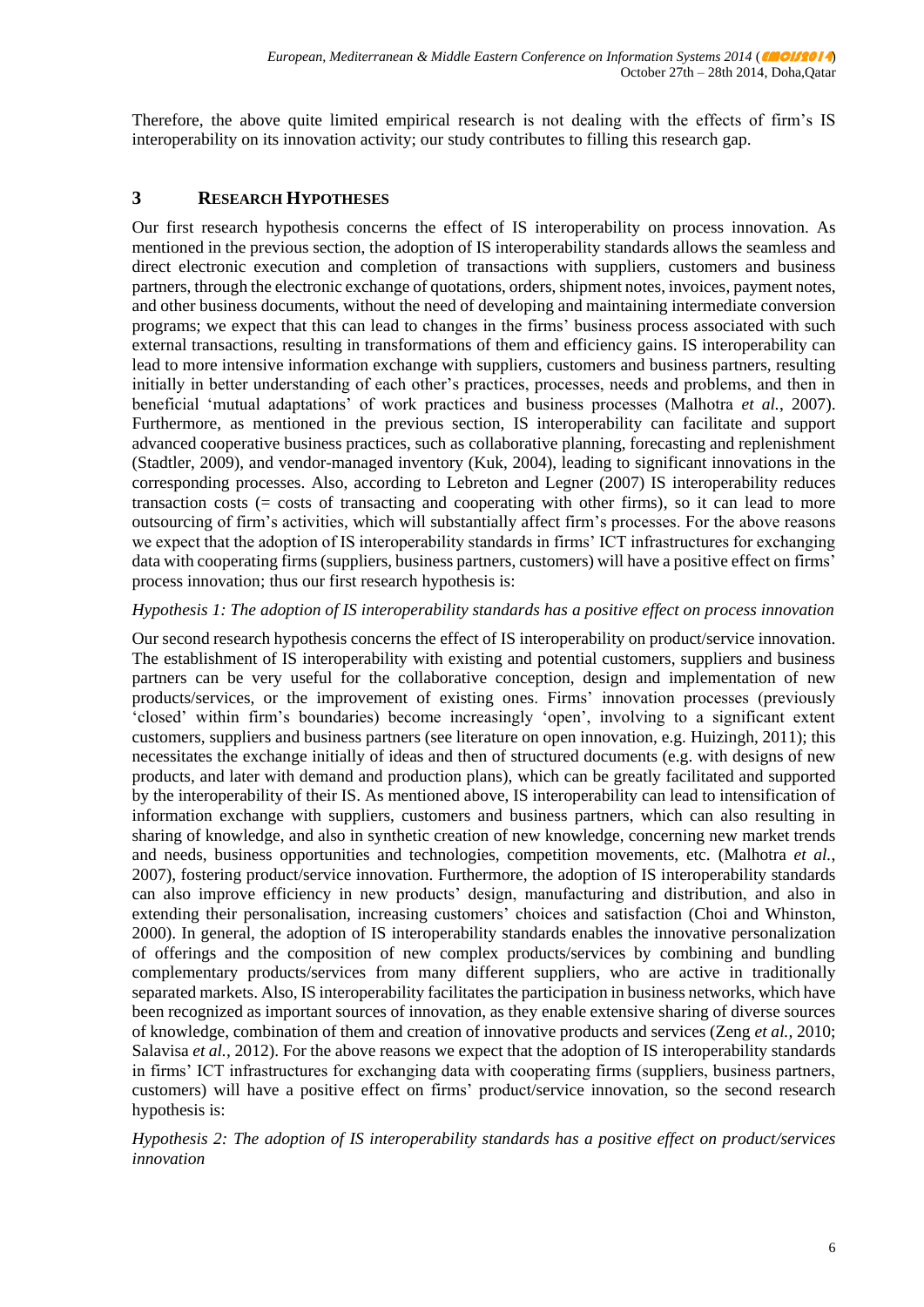## **4 DATA AND METHOD**

For this empirical study we used a large dataset collected in the 'e-Business Survey 2006', conducted by the European e-Business Market W@tch (www.ebusiness-watch.org), an observatory organization supported by the European Commission. The objective of this survey was to assess the extent of adoption and use of various types of ICT infrastructures, applications, standards and practices, the impacts of ICT use, and also the extent of innovation in the firms of the member states of European Union, the acceding and candidate countries and also the countries of the European Economic Area (EEA). It was conducted computer-aided telephone interview (CATI) technologies, and included 14.065 telephone interviews with decision-makers of firms from 29 countries from the above areas. The target population of this survey included all firms of the above countries, which are active in one of the following ten important economy sectors: Food and Beverages (SECT 1), Footwear (SECT 2), Pulp and Paper (SECT 3), ICT Manufacturing (SECT 4), Consumer Electronics (SECT 5), Shipbuilding and Repair (SECT 6), Construction (SECT 7), Tourism (SECT 8), Telecommunication Services (SECT 9) and Hospital Activities (SECT 10). A stratified sample by company size and sector was randomly selected from this population, including a 10% share of large firms (with 250+ employees), a 30% share of medium sized firms (with 50-249 employees), a 25% share of small firms (with 10-49 employees), while the remaining 35% were micro firms (with less than 10 employees).

Using the above data, the following four innovation models were estimated in order to test our research hypotheses:

 $INNOVPD = b0 + b1*INTEROP + b2*INT IS +b3*E SALES + b4*COMP + b5*R&D + b6*HCAP +$  $b7*D$  MED +  $b8*D$  LARGE+  $b9*D$  SECT (1)

 $INNOVPC = b0 + b1*INTEROP + b2*INT IS +b3*E SALES + b4*COMP + b5*R&D + b6*HCAP +$  $b7*D$  MED +  $b8*D$  LARGE+  $b9*D$  SECT (2)

INNOVPD =  $b0 + b1*INDST + b2*XMLHORST + b3*PROST + b4*INTIS +b5*E SALES +$  $b6*COMP + b7*R&D + b8*HCAP + b9*D MED + b10*DLARGE+ b11*D SECT$  (3)

INNOVPC =  $b0 + b1*INDST + b2*XMLHORST + b3*PROST + b4*INTIS +b5*E SALES +$  $b6*COMP + b7*R&D + b8*HCAP + b9*D MED + b10*DLARGE + b11*D SECT$  (4)

For measuring innovation performance (dependent variables) we have used two binary (Yes/No) variables (INNOVPD, INNOVPC). These two variables assess whether the firm has introduced product/service innovations and process innovations respectively in the last three years, and have been used by many researchers in the past (e.g. Kessler, 2003; Novelli *et al.,* 2006; Arvanitis, 2008; Soto-Acosta *et al.,* 2009).

With respect to the independent variables, in the first two models (1) and (2) we have included a composite firm's IS interoperability index, which has been calculated as the average of three dichotomous variables assessing whether the firm uses industry – specific standards, XML – horizontal standards and proprietary standards respectively in order to exchange data with its customers, suppliers and business partners (IND\_ST, XMLHOR\_ST and PRO\_ST). In the other two models (3) and (4) we included all these three dichotomous variables, in order to examine and compare the individual effects of these three types of standards.

We also included for comparison reasons one of the ICT variables/dimensions used as independent variable in previous empirical research on the effect of ICT on innovation (see section 2.1), the functionality provided by the IS, measured through the degree of the functional development of firms' internal and e-Sales IS. The degree of development of the functionality of firm's ICT infrastructure, i.e. the extent of support it provides for firm's internal processes and also for its interaction with the external environment, is widely recognized as the main determinant of the ICT business value generated for the firm (more important than the hardware that firm's ICT infrastructure includes, used also as independent variable in some previous empirical studies on the effect of ICT on innovation). We used two such variables, which correspond to the two most widely used types of IS: the intra-organizational/internal and the e-Sales ones. The first of them was the degree of functional development of firm's internal IS (INT\_IS), which was calculated as the average of four items assessing whether or not the firm has four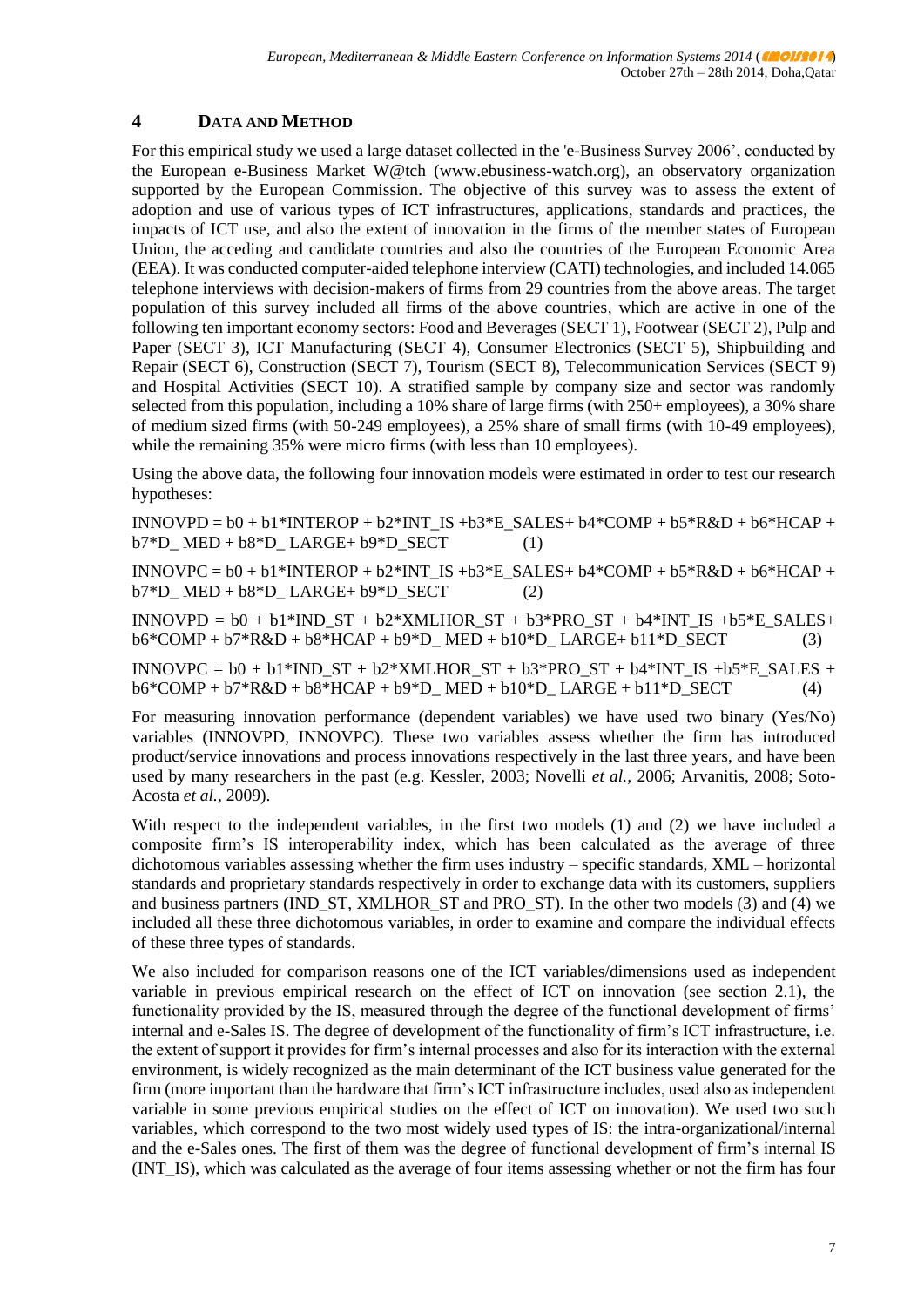important types of enterprise IS Enterprise Resource Planning (ERP) system, Customer Relationships Management (CRM) system, Supply Chain Management (SCM) system and Internal Collaboration system (variables INT\_IS1 – INT\_IS4, see Appendix). Such items have been used extensively in previous empirical IS research for measuring internal IS (Brews and Tucci, 2004; Koellinger, 2008; Soto-Acosta and Meroño-Cerdan, 2008). The second variable was the degree of functional development of e-Sales IS (E\_SALES), which was measured through four items, assessing whether the firm uses IS for the four main stages of the lifecycle of a sale: for publishing offers to customers, answering calls for proposals or tenders, receiving orders from customers and enabling customers to pay online (variables E\_SALES1 – E\_SALES4, see Appendix). These items have also extensive previous literature support (Soto-Acosta and Meroño-Cerdan, 2008; Brews and Tucci, 2004; Hashim *et al.*, 2007).

Furthermore, we have used some additional independent variables corresponding to some 'traditional' factors affecting innovation according to previous relevant research (Cohen, 1995; Vinding, 2006; Arvanitis, 2008): competition (COMP) and existence of R&D department (R&D); also a human capital variable (HCAP), equal to the percentage share of firm's employees having a University or College degree; and finally, firm size: using the number of employees in full-time equivalents as a measure of firm size, we formed two dummy variables from it: one for medium-sized firms (D\_MED for firms with 50 to 249 employees) and a second one for large firms (D\_LARGE for firms with more than 250 employees), while small firms (with less than 50 employees) were used as a reference group.

In order to control for other sector-specific factors affecting our two dependent variables (product/service innovation and process innovation), we also included for the abovementioned ten sectors covered by our survey nine sectoral dummies (SECT1 – 9), while one sector was used as a reference group.

## **5 RESULTS**

The above four models have been estimated using LOGIT estimation, which is the most appropriate estimation method, according to the relevant econometric literature (e.g. Gujarati, 2008), if the dependent variable is binary. The estimates are shown in the following tables 1 and 2. For each independent variable the exp(b) is shown, which is equal to the increase of the odds ratio of each dependent variable if the corresponding independent variable increases by one unit; statistically significant coefficients having significance levels lower than 10%, are shown in bold.

|                    | <b>Process</b><br><b>Innovation</b> | <b>Product/Service</b><br><b>Innovation</b> |
|--------------------|-------------------------------------|---------------------------------------------|
| Interoperability   | 3.463***                            | 2.489***                                    |
| Internal IS        | 4.734***                            | 2.836***                                    |
| e-Sales IS         | 2.120***                            | 2.298***                                    |
| Competition        | 1.516***                            | 1.588***                                    |
| R&D                | 1.463***                            | 2.019***                                    |
| Human Capital      | 1.114                               | 1.416***                                    |
| Medium-sized firms | 1.336***                            | .955                                        |
| Large firms        | 1.242***                            | .909                                        |
| <b>SECT1</b>       | 1.011                               | 1.919***                                    |
| <b>SECT 2</b>      | .729***                             | 1.581***                                    |
| SECT <sub>3</sub>  | .978                                | 1.074                                       |
| <b>SECT4</b>       | .755***                             | 1.246**                                     |
| SECT <sub>5</sub>  | $.810*$                             | 1.512***                                    |
| SECT <sub>6</sub>  | $.604**$                            | .506***                                     |
| <b>SECT7</b>       | .596***                             | $.552***$                                   |
| <b>SECT 8</b>      | .710***                             | .983                                        |
| <b>SECT 9</b>      | .930                                | 1.300***                                    |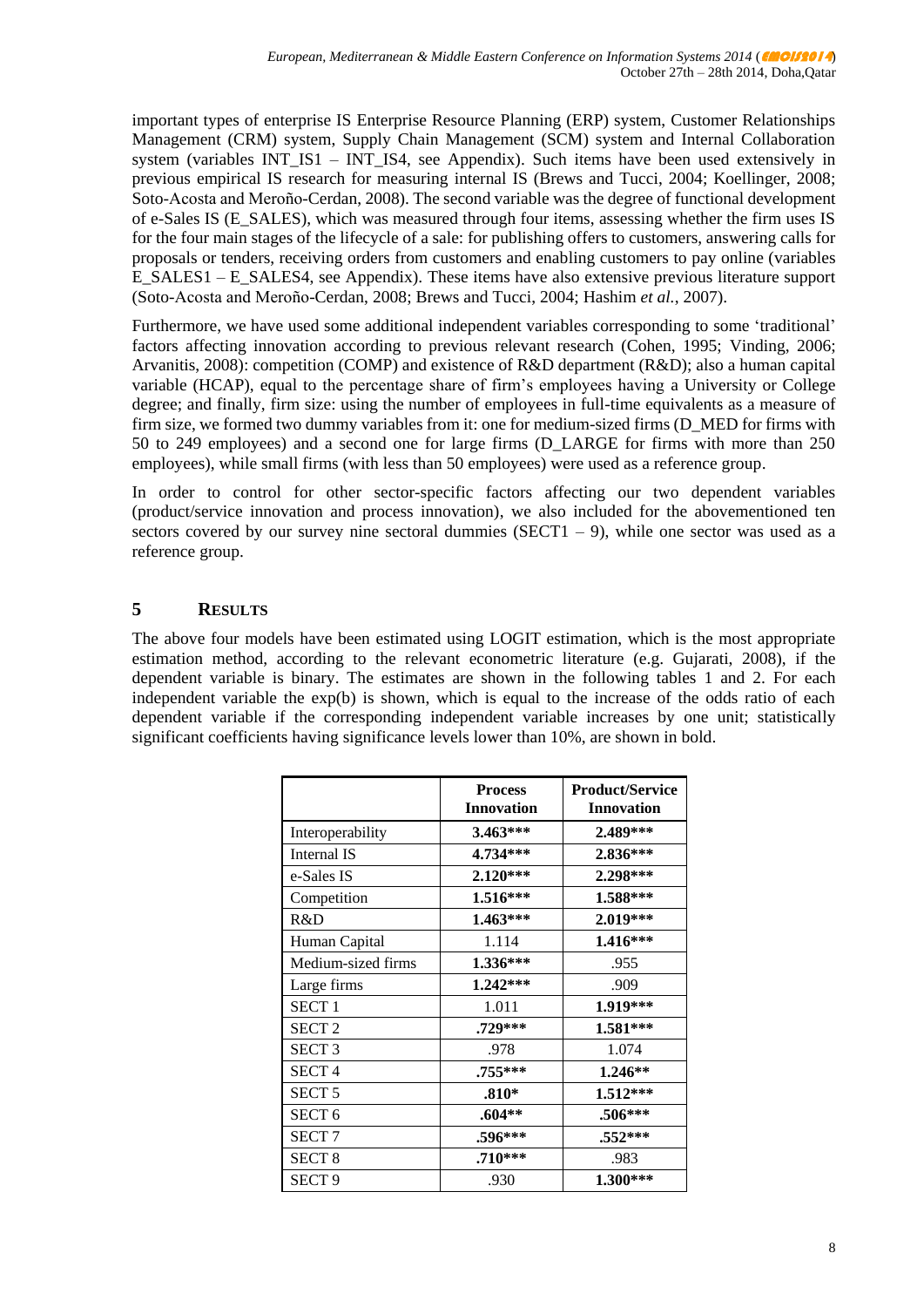| Constant                   | $.177***$ | $.185***$ |
|----------------------------|-----------|-----------|
|                            | 14065     | 14065     |
| Cox & Snell $\mathbb{R}^2$ | .154      | .159      |
| Nagelkerke $R^2$           | 215       | .215      |

*Table 1. Innovation models with the composite IS interoperability index*

|                               | <b>Process</b><br><b>Innovation</b> | <b>Product/Service</b><br><b>Innovation</b> |
|-------------------------------|-------------------------------------|---------------------------------------------|
| Industry - specific standards | 1.599***                            | 1.426***                                    |
| XML - horizontal standards    | $1.650***$                          | 1.437***                                    |
| Proprietary standards         | $1.323***$                          | 1.207***                                    |
| Internal IS                   | 4.745***                            | 2.848***                                    |
| e-Sales IS                    | 2.137***                            | 2.315***                                    |
| Competition                   | 1.511***                            | 1.583***                                    |
| R&D                           | 1.456***                            | $2.011***$                                  |
| Human Capital                 | 1.110                               | 1.412***                                    |
| Medium-sized firms            | 1.326***                            | .949                                        |
| Large firms                   | $1.232***$                          | .904                                        |
| <b>SECT1</b>                  | 1.013                               | 1.920***                                    |
| SECT <sub>2</sub>             | .733***                             | 1.587***                                    |
| <b>SECT 3</b>                 | .981                                | 1.076                                       |
| <b>SECT4</b>                  | .755***                             | 1.246**                                     |
| SECT <sub>5</sub>             | .813                                | 1.516***                                    |
| SECT <sub>6</sub>             | $.609**$                            | $.510***$                                   |
| SECT <sub>7</sub>             | .596***                             | .551***                                     |
| <b>SECT 8</b>                 | $.712***$                           | .985                                        |
| SECT <sub>9</sub>             | .927                                | 1.298***                                    |
| Constant                      | $.175***$                           | .184***                                     |
| $\mathbf N$                   | 14065                               | 14065                                       |
| Cox & Snell $R^2$             | .155                                | .160                                        |
| Nagelkerke R <sup>2</sup>     | .215                                | .216                                        |

*Table 2. Innovation models with the three individual standards' adoption variables*

In Table 1 we can see that in both models the exp(b) of the composite IS interoperability variable is statistically significant, and also higher than one (3.463 and 2.489 respectively), which means that the corresponding b coefficients are positive. The same happens in both models of Table 2 with the three individual dichotomous concerning the adoption of the three examined types of IS interoperability standards (industry-specific, XML-horizontal and proprietary). Therefore we can conclude that the adoption of IS interoperability in general, and also of each of these three types of standards, in firms' ICT infrastructures for establishing IS interoperability with cooperating firms (e.g. customers, suppliers, business partners), all have positive effects on both process and product/service innovation. So both our research hypotheses are supported.

Furthermore, we can see that in all four models the effects of the degree of functional development of firm's internal IS and e-Sales IS on process and product/service innovation are statistically significant and positive as well, as expected. We also remark that the former has much stronger positive effect on process innovation than in product/service innovation (exp(b) are 4.734 and 2.836 respectively in Table 1, and 4.745 and 2.848 in Table 2), while the latter has similar effects on both process innovation and product/service innovation.

Proceeding to the examination of the results for the other independent variables concerning the examined traditional innovation factors, we can see that the existence of an R&D department in a firm and the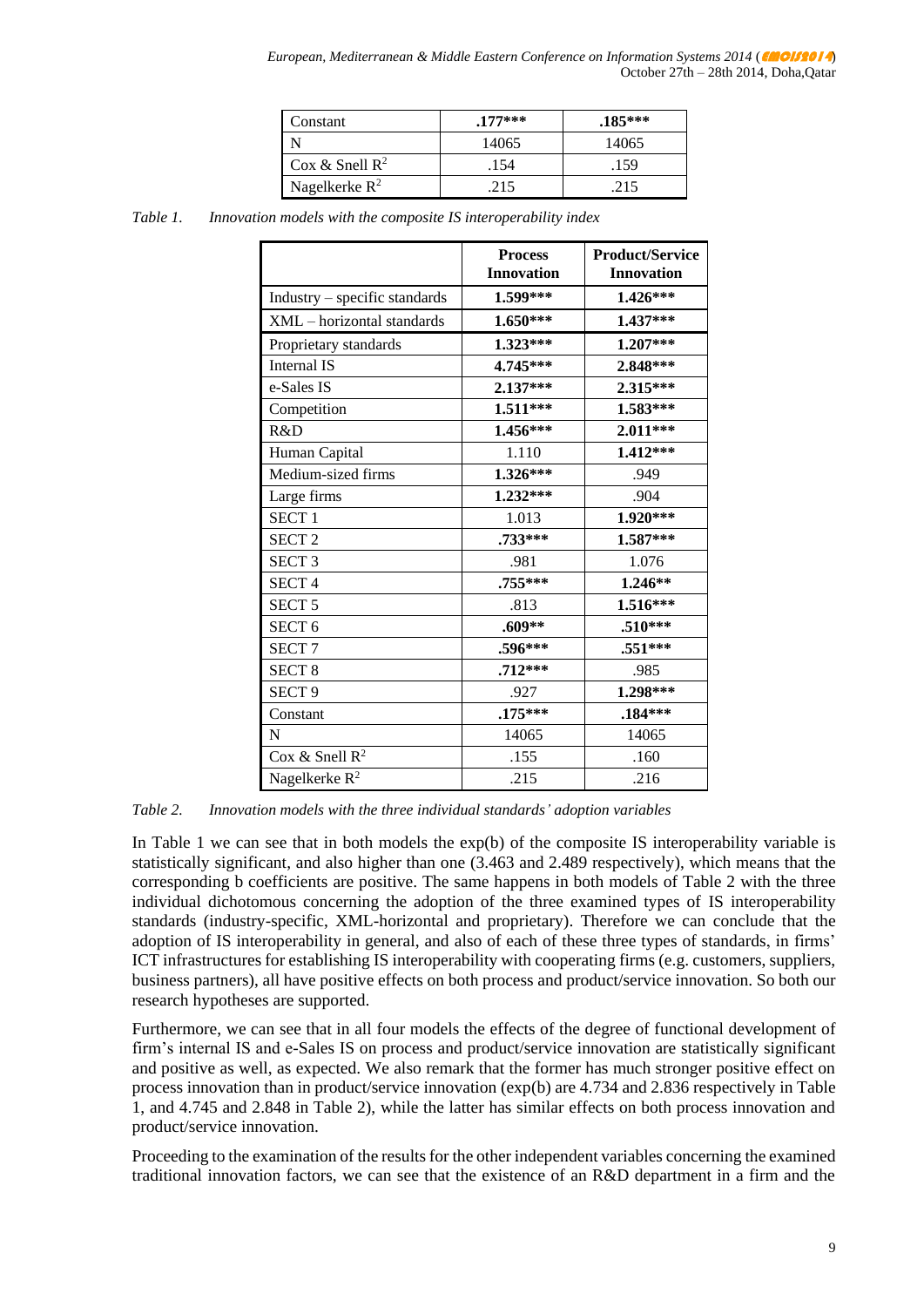competition have both statistically significant positive effects on process and product/service innovation. On the contrary the human capital has statistically significant positive effect on product/service innovation, but not on process innovation (which indicates that highly educated human resources are especially important for product/service innovation, but less important for process innovation). Also, we can see that size has a positive impact only on process innovation (which indicates that firm size plays an important role when it comes to reorganizing business processes, as larger firms have more complex and inflexible processes, so process innovation can be more beneficial for them than for the smaller firms). Finally, we remark that many of the coefficients of the sectoral dummies are statistically significant, which indicates that there are sector-specific factors that affect the innovation activity, and this necessitates the inclusion of sectoral dummies in such regressions.

It is interesting also to compare the effects of IS interoperability on innovation with the ones of the other independent variables used in the models of Tables 1 and 2, by examining the corresponding coefficients. As far as the process innovation is concerned, from the first model of Table 1 we remark that the degree of functional development of the internal IS have the strongest impact on it (4.734) followed by the overall degree of interoperability development (3.463) and the degree of development of e-Sales IS (2.120). Then two examined traditional innovation factors follow: competition (1.516) and R&D (1.463). These indicate that the degree of development of interoperability of firm's IS has a very strong positive impact on process innovation, which is a lower than the impact of the internal IS, but higher than the impacts of the e-Sales IS, and important traditional innovation factors (R&D, competition). As far as the product/service innovation is concerned, from the second model of Table 1 we remark that the degree of functional development of the internal IS has the strongest impact (2.836) on it again, followed by the overall degree of interoperability development (2.489) and the degree of functional development of e-Sales IS (2.298); then three 'traditional' innovation determinants follow: R&D (2.019), competition (1.588) and human capital (1.416). The above comparison indicates that the degree of development of the interoperability of firm's IS has a very strong positive impact on product/service innovation as well, which is a little lower than the impact of the internal IS, but is higher than the impacts of the e-Sales IS and important traditional innovation factors (R&D, competition, human capital); this is quite interesting if we take into account that the functionality of firm's internal and e-Sales IS are widely recognized as the main determinants of the extent of ICT business benefits and value at firm level.

Finally, from the models of Table 2 we can compare the effects of adopting these three types of IS interoperability standards on innovation, by examining the corresponding coefficients. With respect to process innovation: from the first model of Table 2 we remark that the adoption of XML – horizontal standards and the adoption of industry – specific standards have the strongest effects of similar magnitude (1.650 and 1.599 respectively), and the effect of the adoption of proprietary standards is weaker (1.323). Similar are the conclusions with respect to product/service innovation from the second model we remark that again the adoption of XML – horizontal standards and the adoption of industry – specific standards have the strongest effects of similar magnitude (1.437 and 1.426 respectively), while the corresponding effect of the adoption of proprietary standards is weaker (1.207). These conclusions indicate that the impact of IS interoperability on firm's innovation activity depends on the type of adopted standards: the adoption of XML – horizontal and industry – specific standards has stronger positive impact on firms' innovation activity than the adoption of the proprietary ones. This is probably because the first two types of IS interoperability standards are characterized by much wider applicability than the third. In particular, as mentioned in the Introduction, XML – horizontal standards are characterized by the widest applicability, as they can be used for exchanging electronically many business documents with a very large number of firms from many different industries; the industry  $$ specific standards are characterized by wide applicability as well (though lower than the XML – horizontal), as they can be used for exchanging electronically many different business documents with a large number of firms from the particular industry (e.g. suppliers, customers, business partners). On the contrary the proprietary standards have much lower applicability, as they can be used for exchanging business documents with a much smaller number of firms (usually the strong creator firm and its business network). This wider applicability of the XML – horizontal and industry – specific standards leads to more opportunities for information and knowledge exchange, for transaction business processes transformation and streamlining, for facilitating and supporting advanced business practices (such as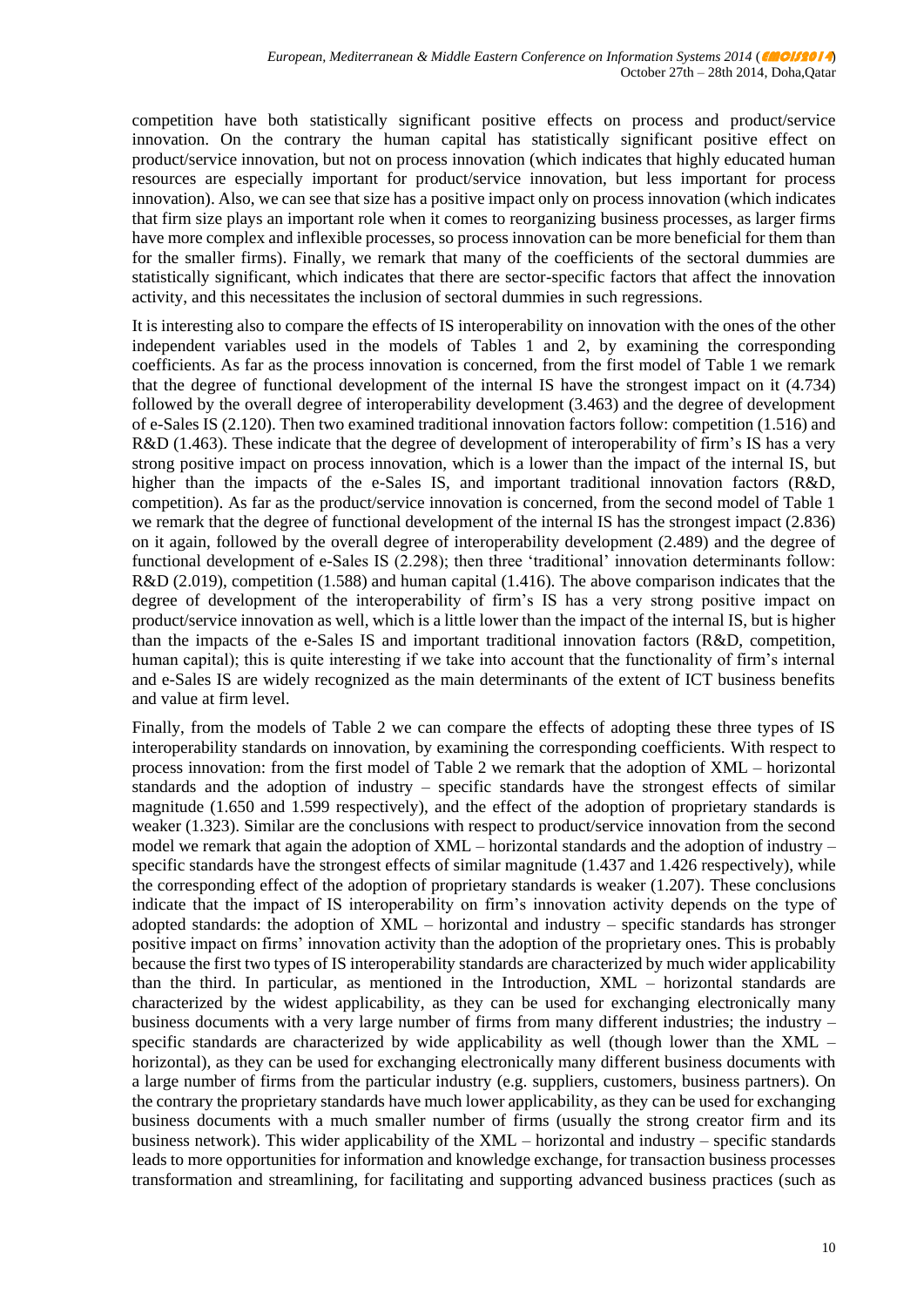vendor-managed inventory, collaborative planning, forecasting and replenishment, etc.), and also participation in business networks and digital business ecosystems, resulting finally in stronger innovation drive.

### **6 CONCLUSIONS**

In the previous sections of this paper has been presented an empirical investigation of the effect of IS interoperability (meant as compliance with various types of relevant standards) on firm's process and product/service innovation. Also, the individual effects of the adoption of three different fundamental types of IS interoperability have been examined and compared. Finally, the above effects have been compared with the ones of the degree of functional development of firm's internal IS and e-Sales IS (widely recognized as the main determinants of ICT business benefits and value at firm level). Our empirical study has been based on a large dataset from 14.065 European firms (from 25 countries and 10 sectors) collected through the e-Business W@tch Survey of the European Commission, which has been used for estimating process and product/service innovation models.

It has been concluded that IS interoperability has a strong impact on firm's both process and product/service innovation. This impact is weaker than the corresponding impact of the degree of functional development of firm's internal IS, but stronger than the ones of the degree of functional development of firm's e-Sales internal IS and several 'traditional' innovation determinants (R&D, competition, human capital). The adoption of IS interoperability standards can promote process and product/service innovation by facilitating and supporting communication and data/knowledge exchange with firm's customers, suppliers and business allies. Also, IS interoperability can be highly supportive and useful for the collaborative conception, design and implementation of product innovations, which is quite important given the growing trend towards 'open innovation'; it facilitates the participation in business networks and digital business ecosystems, which are important sources of innovation in modern economy. At the same time, the adoption of these IS Interoperability standards also leads to important innovation in firms' business processes, as it facilitates and supports the electronic exchange of various business documents, such as quotations, orders, shipment notes, invoices and payment notes, and also various advanced cooperative business practices, such as collaborative planning, forecasting and replenishment, and vendor-managed inventory. Another interesting conclusion has been that the positive impact of IS interoperability on innovation depends on the type of the adopted standards: we have found that the impact of the industry – specific and the XML – horizontal standards is stronger than the impact of the proprietary standards, as the former are characterised by much wider applicability than the latter.

Further empirical research is required on the effect of IS interoperability on innovation, examining various existing IS interoperability architectures, frameworks, methods and standards, and also various types of innovation (both incremental and radical). Also, it would be useful to investigate mediators and moderators of the relationship between IS interoperability and innovation, in order to provide guidance for maximizing the positive impact of the former on the latter.

## **References**

- Achabal, D., McIntyre, S., Smith, S. and Kalyanam, K. 2000. 'A decision support system for vendormanaged inventory'. Journal of Retailing, 76(4): 430–454.
- Alemany, M., Alarcon, F., Lario, F. and Boj, J. 2011.'An application to support the temporal and spatial distributed decision-making process in supply chain collaborative planning'. Computers in Industry, 62: 519-540.
- Arvanitis, S. 2008. 'Innovation and Labour Productivity in the Swiss Manufacturing Sector: An Analysis Based on Firm Panel Data'. In Van Beers, C., Kleinknecht, A., Ortt, R. and Verburg, R., (eds.) Determinants of Innovative Behaviour: A Firm's Internal Practices and its External Environment. Palgrave Macmillan, London, pp. 188-216.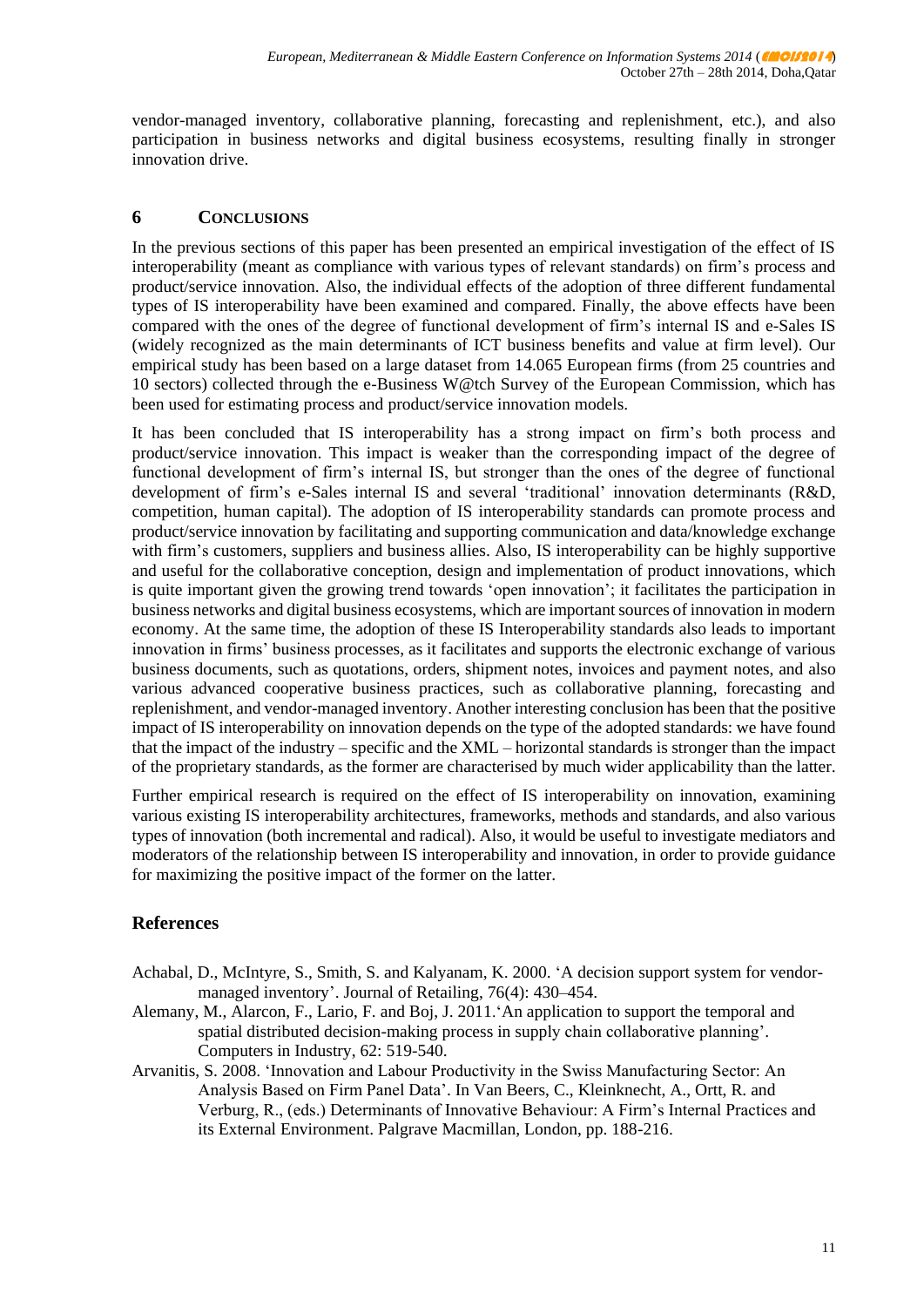- Avgerou, C. 2003) 'New socio-technical perspectives of IS innovation in organizations'. In: Avgerou, C. and La Rovere, R. L., (eds.) Information systems and the economics of innovation.Edward Elgar Publishing, Cheltenham, UK, pp. 141-161.
- Barlow, A., and Li, F. 2005. 'Online value network linkages: integration, information sharing and flexibility'. Electronic Commerce Research and Applications, 4(2): 100–112.
- Bresnahan, T.F. and Trajtenberg M. 1995. 'General Purpose Technologies: Engines of Growth'. Journal of Econometrics, 65: 83-108.
- Bresnahan, T., Brynjolfsson,E. and Hitt, L. 2002. 'Information Technology, Workplace Organization, and the Demand for Skilled Labor: Firm-Level Evidence'. The Quarterly Journal of Economics 117(1): 339-376.
- Brews, P. and Tucci, C. 2004. 'Exploring the structural effects of internetworking'. Strategic Management Journal, 25: 429-451.
- Brynjolfsson, E. and Hitt, L. 2000. 'Beyond Computation: Information Technology, Organizational Transformation and Business Performance'. Journal of Economic Perspectives, 14(4): 23-48.
- Brynjolfsson, E. and Saunders, A. 2010. 'Wired for innovation: How information technology is reshaping the economy', MIT Press, Cambridge, Massachusetts.
- Brynjolfsson, E. 2011. 'ICT, innovation and the e-economy', European Investment Bank Papers, 16(2): 60-76.
- Busquets, J. 2010. 'Orchestrating smart business network dynamics for innovation', European Journal of Information Systems, 19(4): 481-493.
- Champy, J. 2002. 'X-Engineering the corporation: Reinventing your business in the digital age'. Warner Books, New York, NY.
- Chesbrough, H. 2003. 'Open Innovation: The New Imperative for Creating and Profiting from Technology'. Harvard Business School Press, Boston, Massachusetts.
- Chesbrough, H. and Crowther, K. 2006. 'Beyond high-tech: early adopters of open innovation in other industries'. R&D Management, 36(3): 229–236.
- Choi, S. and Whinston, A. 2000. 'Benefits and requirements for interoperability in the electronic marketplace'. Technology in Society, 22: 33-44.
- Cohen, W.M. 1995. 'Empirical Studies of Innovative Activity', in P. Stoneman (ed.), Handbook of Innovation and Technological Change, Blackwell, Oxford.
- Davenport, T. 1993. 'Process innovation: Re-engineering work through information technology'. Harvard Business School Press, Boston, USA.
- Dudek, G. and Stadtler H. 2007. 'Negotiation-based collaborative planning in divergent two tier supply chains'. International Journal of Production Economics, 45: 465–484.
- Engelstätter, B. 2012. 'It is not all about performance gains Enterprise software and innovations'. Economics of Innovation and New Technology 21(3): 223-245.
- Engelstätter, B. and Sarbu, M. 2013. 'Does enterprise software matter for service innovation? Standardization versus customization'. Economics of Innovation and New Technology, 22(4): 412-429.
- Grilo A., Jardim-Goncalves R. and Cruz-Machado V. 2007. 'A Framework for Measuring Value in Business Interoperability'. Proceedings of the IEEE International Conference on Industrial Engineering and Engineering Management 2007: 520-524.
- Gujarati, D. N. 2008. 'Basic Econometrics'. 4th edition, Mc-Graw Hill Higher Education, USA.
- Hammer, M. 1990. 'Re-engineering work: Don't automate, obliterate'. Harvard Business Review, 68(4): 104-112.
- Hammer, M. and Champy, J. 1993. 'Re-engineering the corporation: A manifesto for business revolution'. Harper Press, New York, USA.
- Han, S. and Ravichandran, T. 2006. 'Does IT Impact Firm Innovativeness: An Empirical Examination of Complementary and Direct Effects'. AMCIS 2006 Proceedings. Paper 91.
- Hashim, N., Murphy, J. and Law, R. 2007. 'A review of hospitality website design frameworks'. In M. Sigala, L. Mich, & J. Murphy (Eds.), Information and Communication Technologies in Tourism 2007: 219–230. New York: Springer Wien.
- Hempell, T. and Zwick, T. 2008. 'New technology, work organisation, and innovation'. Economics of Innovation and New Technology, 17(4): 331-354.
- Huizingh, E. 2011.'Open innovation: State of the art and future perspectives', Technovation, 31: 2–9.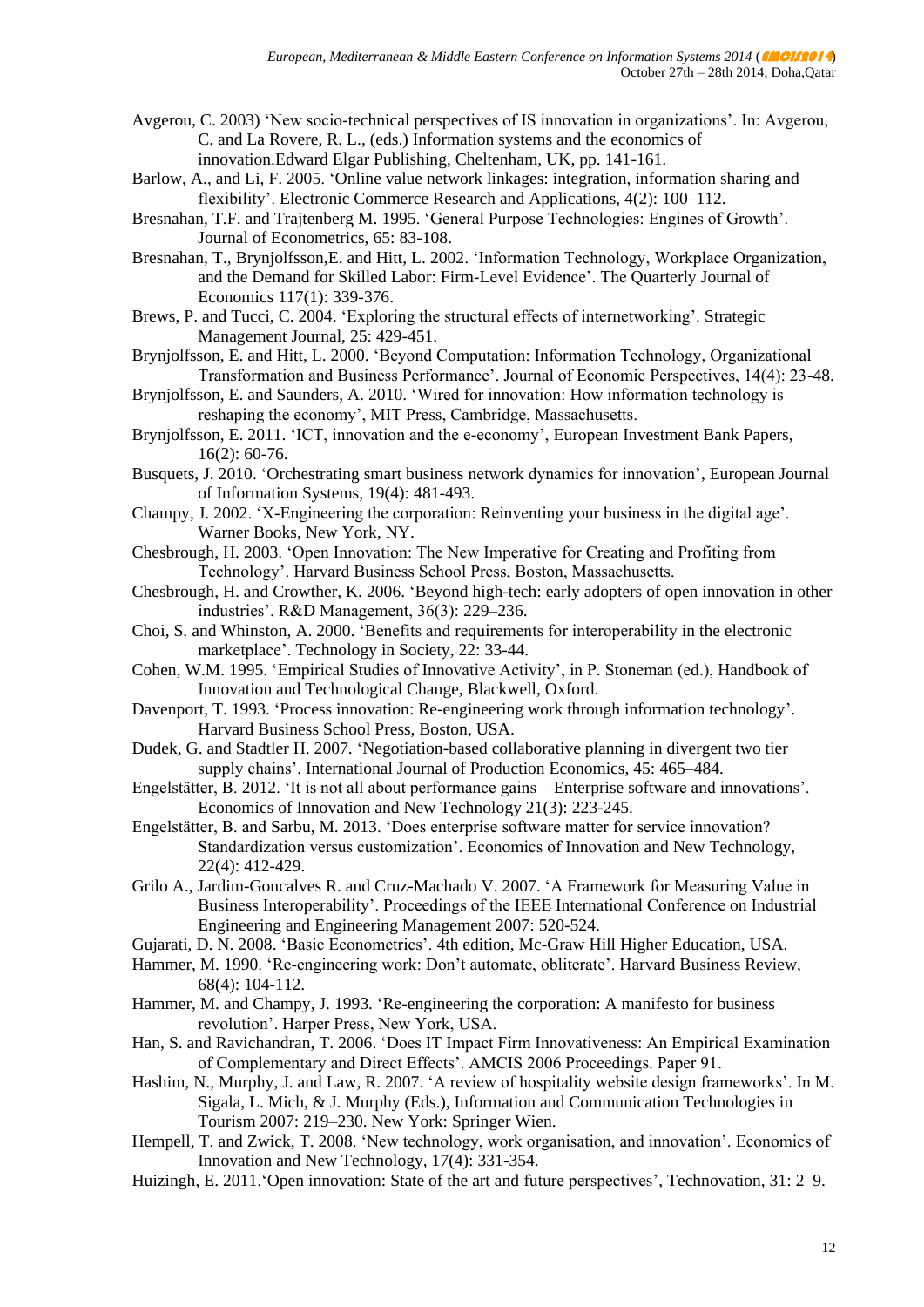- Institute of Electrical and Electronics Engineers (IEEE). 1990. 'IEEE Standard Computer Dictionary: A Compilation of IEEE Standard Computer Glossaries'.
- Jardim-Goncalves, R., Popplewell, K. and Grilo, A. 2012. 'Sustainable interoperability: The future of Internet based industrial enterprises', Computers in Industry, 63:731–738.
- Jimenez-Martinez, J. and Polo-Redondo, Y. 2004. The influence of EDI adoption over its perceived benefits.Technovation, 24, pp. 73-79.
- Kessler, E. H. 2003. 'Leveraging e-R&D processes: a knowledge-based view'. Technonation, 23: 905- 915.
- Kleis, L., Chwelos, P., Ramirez, R. and Cockburn, I. 2012. 'Information technology and intangible output: The impact of IT investment on innovation productivity'. Information Systems Research, 23(1): 42-59
- Koellinger, P. 2008. 'The relationship between technology, innovation, and firm performance: Empirical evidence from e-business in Europe', Research Policy, 37: 1317–1328.
- Kuk, G. 2004. 'Effectiveness of vendor-managed inventory in the electronics industry: determinants and outcomes', Information & Management, 41: 645-654.
- Lampathaki, F., Mouzakitis, S., Gionis, G., Charalabidis, Y. and Askounis, D. 2009. 'Business to business interoperability: A current review of XML data integration standards', Computer Standards & Interfaces, 31: 1045–1055.
- Lebreton, B. and Legner, C. 2007. 'Interoperability Impact Assessment Model An Overview'. In Goncalves, R., Müller, J., Mertins, K., Zelm, M. (Eds.): Enterprise Interoperability II – New Challenges and Approaches, Springer, Berlin, 2007: 725-728.
- Li, M. S., Crave S., Grilo A. and Van den Berg R. (Eds.). 2008. 'Unleashing the Potential of the European Knowledge Economy – Value Proposition for Enterprise Interoperability'. European Commission, Information Society and Media.
- Lyytinen, K. and Newman, M. 2008. 'Explaining information systems change: a punctuated sociotechnical change model'. European Journal of Information Systems, 17: 589–613.
- Malhotra, A. Gosain, S. El Sawy, O. A. 2007. 'Leveraging standard electronic business interfaces to enable adaptive supply chain partnerships, Information Systems Research 18: 260–279.
- Markus, M. L. Steinfield, C. Wigand, R. T. and Minton, G. 2006. 'Industry-wide information systems standardization as collective action: the case of the U.S. residential mortgage industry', Management Information Systems Quarterly 30: 439–465.
- Mouzakitis S., Sourouni A. M. and Askounis, D. 2009. 'Effects of Enterprise Interoperability on Integration Efforts in Supply Chains', International Journal of Electronic Commerce, 14(2): 127-155.
- Mukhopadhyay, T. and Kekre S. 2002. 'Strategic and operational benefits of electronic integration in B2B procurement processes', Management Science 48: 1301–1313.
- Myers, M., Daugherty, P. and Autry, C. 2000. 'The Effectiveness of automatic inventory replenishment in supply chain operations: antecedents and outcomes'. Journal of Retailing, 76 (4): 455–481.
- Nachira, F., Dini, P., Nicolai, A., Le Louarn, M., and Leon, L. 2007. 'Digital Business Ecosystems, Office for Official Publications of the European Communities'. Luxembourg.
- Novelli, M., Schmitz, B. and Spencer, T. 2006. 'Networks, clusters and innovation in tourism: a UK experience'. Tourism Management, 27: 1141 – 1152.
- Nurmilaakso, J. M. 2008a. 'Adoption of e-business functions and migration from EDI-based to XMLbased e-business frameworks in supply chain integration', International Journal of Production Economics, 113: 721–733.
- Nurmilaakso, J. M. 2008b. 'EDI, XML and e-business frameworks: A survey', Computers in Industry, 59: 370-379.
- Orlikowski, W. J. 1992. 'The duality of technology: Rethinking the concept of technology in organizations'.Organization Science, 3(3): 398–427.
- Orlikowski, W. J. 2000. 'Using Technology and Constituting Structures: A Practice Lens for Studying Technology in Organizations'. Organization Science, 11(4): 404–428.
- Robey D., Im, G. and Wareham, J. 2008. 'Theoretical Foundations of Empirical Research on Interorganizational Systems: Assessing Past Contributions and Guiding Future Directions', Journal of the Association for Information Systems, 9(9): 497-518.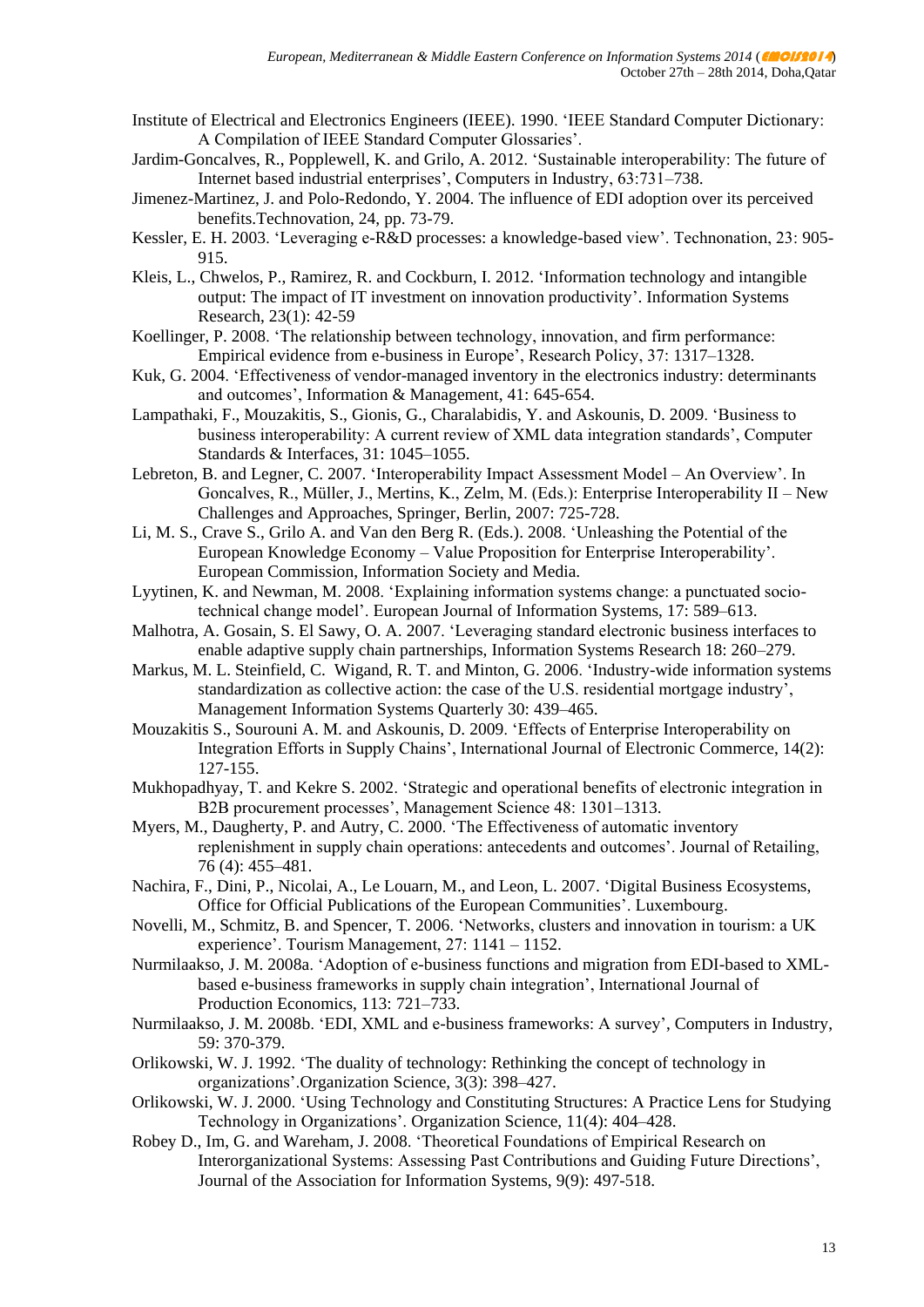- Salavisa, I., Sousa, C. and Fontes, M. 2012. 'Topologies of innovation networks in knowledgeintensive sectors: Sectoral differences in the access to knowledge and complementary assets through formal and informal ties', Technovation, 32: 380–399.
- Soto-Acosta, P., Colomo-Palacios, R. and Loukis, E. 2009. 'E-Innovation as Source of Business Value in Firms'. In E-activity and Innovative Technology, IGI Global Publications.
- Soto-Acosta, P. and Meroño-Cerdan, A. L. 2008. 'Analyzing e-business value creation from a resource-based perspective', International Journal of Information Management, 28: 49-60.
- Stadtler H. (2009). 'A framework for collaborative planning and state-of-the-art', OR Spectrum, 31: 5–30.
- Tapscott, D., Ticoll, D. and Lowi, A. 2000. 'Digital Capital Harnessing the Power of Business Webs'.Harvard Business School Press, Boston, MA.
- Tavlaki, E. and Loukis, E. 2005. 'Business Model: A prerequisite for success in the network economy, 18th Bled eConference - eIntegration in Action, June 2005, Bled, Slovenia.
- Timmers, P. 1998. "Business Models for Electronic Markets", Electronic Markets, 8(2): 3-8.
- Vinding, A. L. 2006. 'Absorptive capacity and innovative performance: A human capital approach', Economics of Innovation and New Technology, 15(4-5): 507-517.
- Yi, Y., Soh, Ch. and Huang, L. 2005. 'Strategic and Operational Benefits of IOS-Enabled Interorganizational Integration, Proceedings ICIS 2005.
- Zeng, S. X., Xie, X. M. and Tam, C. M. 2010. 'Relationship between cooperation networks and innovation performance of SMEs', Technovation, 30: 181–194.
- Zhao, K., Xia, M. and Shaw, M. 2005. 'Vertical e-business standards and standards developing organizations: A conceptual framework', Electronic Markets, 15(4): 289–300.
- Xu, W., Boh, F. and Soh, C. 2014. 'Vertical IS standards deployment and integration: A study of antecedents and benefits', Information & Management 51: 206–216.

### **Appendix**

Survey questions used:

| <b>Variable</b>                                     | <b>Items</b>                                                                                                                                                                                                  |
|-----------------------------------------------------|---------------------------------------------------------------------------------------------------------------------------------------------------------------------------------------------------------------|
| <b>INNOVPD</b>                                      | During the past 12 months, has your company launched any new or<br>substantially improved products or services?                                                                                               |
| <b>INNOVPC</b>                                      | During the past 12 months, has your company introduced any new<br>or significantly improved internal processes, for example for<br>producing or supplying goods and services?                                 |
| Industry - specific standards<br>adoption (IND_ST)  | Do you use industry-specific standards for exchanging data with<br>buyers and suppliers?                                                                                                                      |
| XML – Horizontal standards<br>adoption (XML-HOR_ST) | Do you use XML-based standards for exchanging data with buyers<br>and suppliers?                                                                                                                              |
| Proprietary standards<br>adoption (PRO_ST)          | Do you use proprietary standards for exchanging data with buyers<br>and suppliers?                                                                                                                            |
| Internal IS degree of<br>development (INT_IS)       | Does your company use any of the following systems or<br>applications for managing information in your company?                                                                                               |
|                                                     | INT_IS1: An ERP system, that is Enterprise Resource Planning<br>System?                                                                                                                                       |
|                                                     | INT_IS2: An SCM system, that is a Supply Chain Management<br>System                                                                                                                                           |
|                                                     | INT_IS3: A CRM system, that is a specific                                                                                                                                                                     |
|                                                     | software suite for customer relationship management?                                                                                                                                                          |
|                                                     | INT_IS4: Does your company use online applications OTHER<br>THAN e-MAIL, for example special software, to share documents<br>between colleagues or to perform collaborative work in an online<br>environment? |